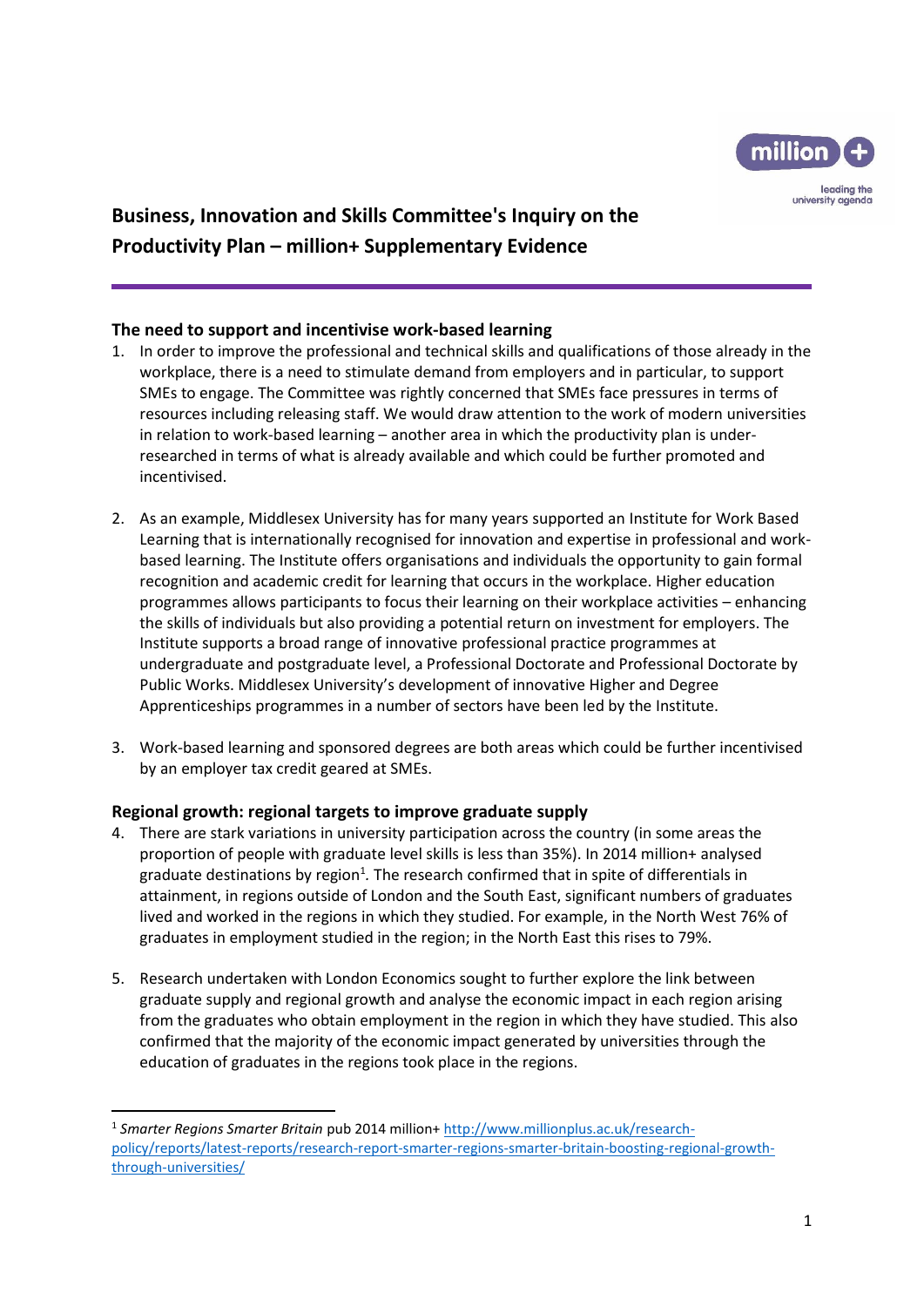- 6. For example, per year, from a single cohort of graduates, universities in the North East generate £1.7 billion, and £1.3bn – or 80% of this – is generated by those who obtained employment in the North East after graduation. This economic impact is achieved despite the lower regional participation and attainment rates. Incentivising and encouraging participation in higher education in the regions is therefore likely to have positive outcomes in terms of regional growth as well as having wider positive spill-over effects for employers and regional economies.
- 7. In addition to the promotion of high quality apprenticeships, the government should set new targets for university participation by region. This would also require co-ordinated efforts to improve attainments at Level 2 and 3.

#### **The visa regime for international students: a non-tariff barrier to UK trade and exports**

- 8. The Productivity plan refers to the importance of exports and Ministers have set new targets for educational exports. We endorse the widely-held view that international students should be removed from migration figures. However, even if these students were taken out, the current visa regime and its operation by UKVI are non-tariff barriers to UK trade and exports.
- 9. There are a number of ways in which these barriers have been erected. For example, universities issue a confirmation of acceptance of studies (CAS) when they are satisfied that students are academically qualified to be accepted on a course of study. These students then apply to UKVI for a visa. Since 2012, the Home Office has significantly increased the number of students who are interviewed (often by Skype) to assess whether they are 'credible'. In the 2014 calendar year over 125,000 credibility interviews took place. Universities have reported a large increase in the number of applicants being refused visas and that refusals on grounds of credibility are inconsistent and can be spurious. In addition, universities report that potential students who have been issued with a CAS and who are from West Africa, Pakistan, Bangladesh and parts of India, are treated by UKVI as 'high risk'.
- 10. In September 2015 the UK Council for International Student Affairs (UKCISA) carried out research into credibility interviews. The findings are alarming and suggest that Home Office officials are making judgements well beyond the stated terms of the credibility interview. For its part, the Home Office has confirmed that it does not currently collect statistics on the reasons for visa refusal.
- 11. Aside from the fact that the system was specifically designed to ensure universities were the ones assessing academic potential, universities have been made responsible for their own visa refusal rates, regardless of cause. If more than 10% of students to whom an institution makes an offer, are refused a visa by the UK Government, the institution loses its ability to issue any more offers (CAS). Between 2013 and quarter 2 of 2015 the overall visa refusal rate for Tier 4 applications ranged from 5% to 15%.
- 12. When "credibility" refusals are difficult to predict and outside of the control of the institution, it makes rational HEI offer-making almost impossible. Where visa refusal rates unexpectedly increase, universities have no option but to reduce risk by stopping and / or pulling away from recruitment in associated markets or cities. A relatively low number of visa refusals can impact adversely on overall institutional visa refusal rates. At best the system lacks transparency. At worse it means that the Home Office is effectively judge and jury of both credibility interviews and institutional refusal rates.
- 13. The Home Office has indicated that it will reduce institutional visa refusal rates to 5 per cent and impose controls on the issue of CASs if institutional refusal rates exceed this percentage. This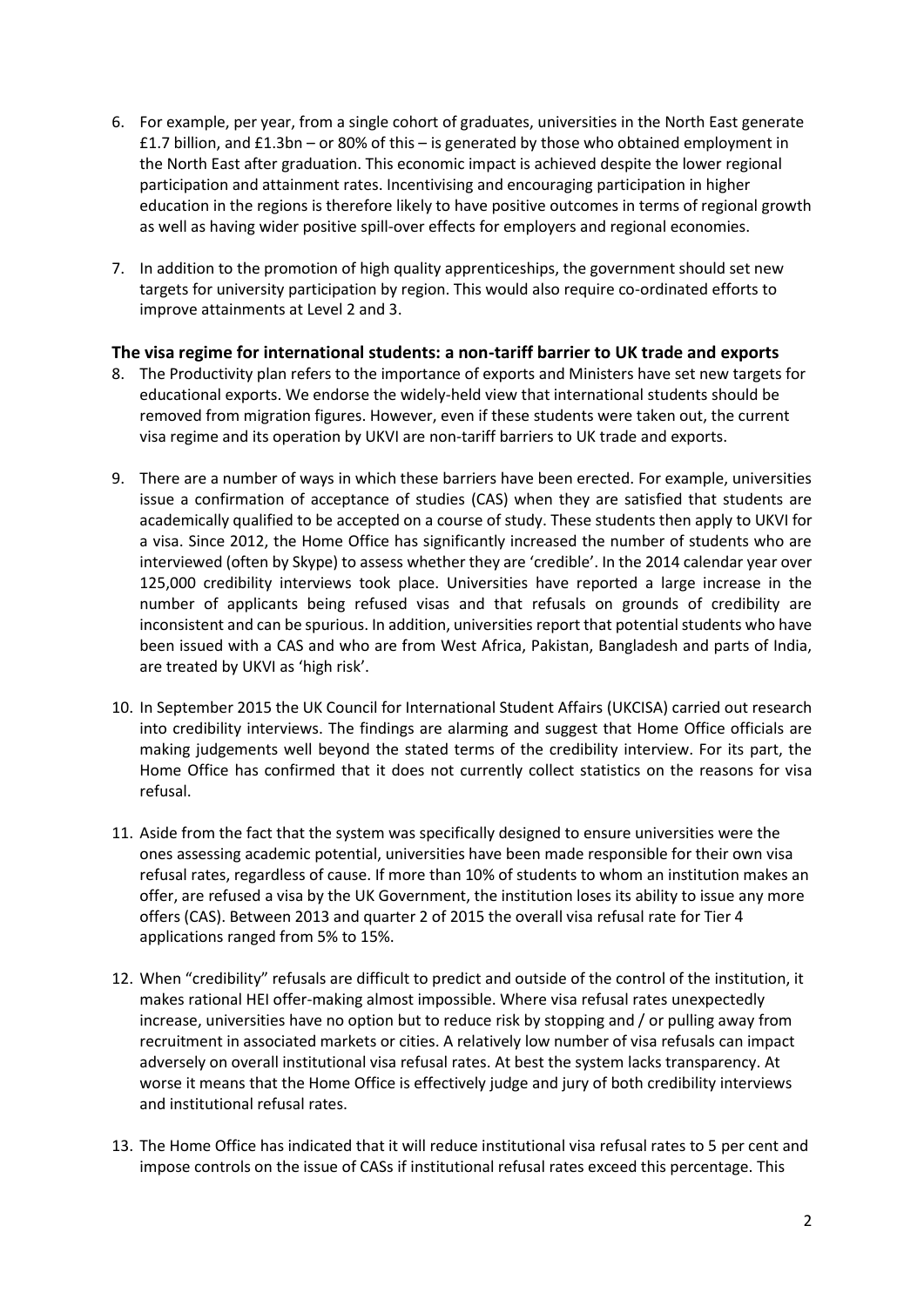will further disadvantage the capacity of UK universities to compete in the international market and further undermine the confidence of potential students in the UK's visa regimes.

- 14. In addition there is strong Home Office rhetoric on "overstayers," together with a widely repeated claim that many students stay in the UK illegally after finishing their degree. There is no clear evidence that this is the case. The UK visa system logs people in, but not out, so Government figures are based on the International Passenger Survey, which is, at best, an incomplete picture of what is actually happening
- 15. In fact students have 90 days and most students' visas do not expire precisely when they "complete study," and for good reason. The actual marking, moderating, award (and in some cases viva voce) and graduation process can take some time after teaching and examinations are completed. The proposition that universities should be responsible for students leaving the country is unrealistic and would in any case undermine the entitlements currently afforded to international students via the visa regime to freedom of movement to travel within the UK after they have completed their studies.
- 16. The failure of the Home Office to assess the outcome of credibility interviews, independent UKCISA evidence that UKVI decision-making is biased together with the control exercised by the Home Office over institutional visa refusal regimes, suggest that UK universities are being disadvantaged by the erection of non-tariff trade barriers that are anti-competitive and unfair. This regime is limiting the UK's share of the international HE market and will undermine the government's ambitions to improve exports.

#### **Tier 2 salary thresholds: a disincentive for employers**

- 17. International student graduates are able to apply for a graduate level job with a Tier 2 visa provided that the employer is a registered Tier 2 sponsor and the role pays above a certain threshold. The minimum salary threshold for a Tier 2 application is currently £20,800.
- 18. million+ commissioned London Economics to undertake analysis of average annual earnings for individuals aged between 22 and 24 inclusive - in possession of a first degree – not in full time education. This reveals some strong regional differences. The salaries **highlighted in bold** are those that would meet the current Tier 2 minimum threshold. Only in London are average earnings for both men and women higher than the threshold:

| <b>SALARY</b>    |         |               |         |
|------------------|---------|---------------|---------|
| <b>REGION</b>    | MALE    | <b>FFMALF</b> | ALL     |
| North East       | £18,600 | £17,700       | £18,100 |
| North West       | £16,700 | £17,700       | £17,300 |
| Yorkshire        | £16,200 | £17,800       | £17,100 |
| East Midlands    | £17,000 | £17,300       | £17,200 |
| West Midlands    | £19,100 | £15,700       | £16,800 |
| East Anglia      | £21,000 | £18,900       | £19,800 |
| London           | £26,100 | £21,600       | £23,900 |
| South East       | £22,100 | £18,200       | £19,900 |
| South West       | £18,200 | £18,800       | £18,600 |
| Wales            | £17,100 | £17,400       | £17,200 |
| Scotland         | £20,600 | £17,000       | £18,600 |
| Northern Ireland | £17,800 | £15,300       | £16,400 |
| Total            | £20,300 | £18,200       | £19,200 |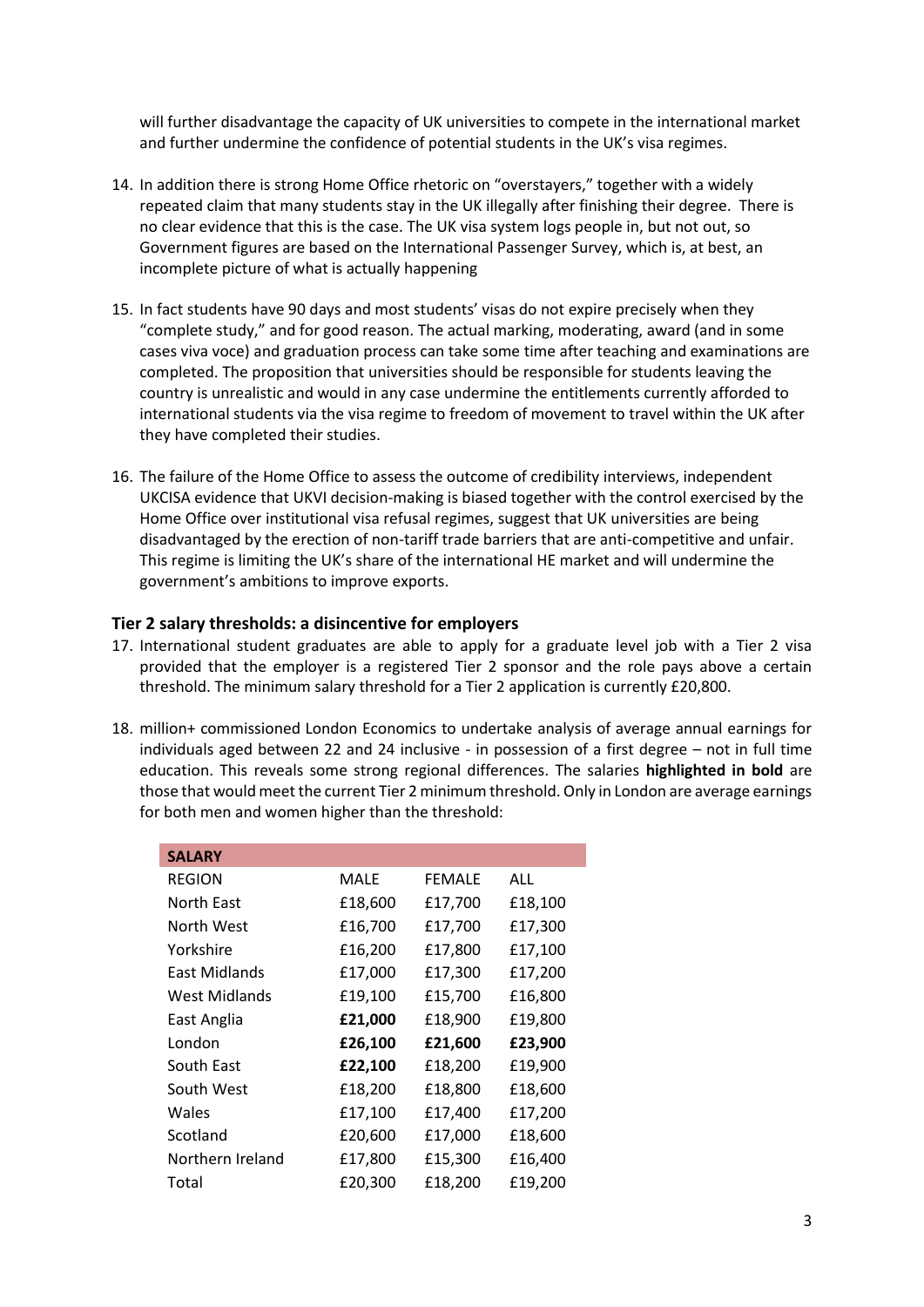*London Economics analysis derived from the Labour Force Survey - pooled between 2011 and 2014 (to achieve sufficient sample) - with the earnings in previous years adjusted (up) for*  inflation over the period. The total number of observations was 1,874 (un-weighted) *corresponding to 1,574,700 individuals when weighted. Full technical information available on request.*

- 19. Although the minimum salary threshold is based on wage by specific occupation, rather than average wage overall, these figures demonstrate the scale of regional variation in "new entrant" or graduate starting salaries.
- 20. This has two effects. Firstly, businesses in London and the South East are most likely to benefit from the talents of international graduates as labour market forces require them to set salaries higher than the threshold. Secondly, regional companies that benefit from international graduates are likely to be high in the chain of production, rather than lower down the supply chain for example, in component manufacture, as larger multi-site companies are more likely to have standardised salary structures across the UK.
- 21. This is supported by Government figures<sup>2</sup> on the regional distribution of employers who are Tier 2 licence holders; employers in London and the South East make up 63 % of active Tier 2 (General) sponsors<sup>3</sup>.

| Number of Sponsors by region associated with migrants who have used Tier 2 General CoS |       |       |       |       |       |  |
|----------------------------------------------------------------------------------------|-------|-------|-------|-------|-------|--|
| Region                                                                                 | 2009  | 2010  | 2011  | 2012  | 2013  |  |
| London & South East                                                                    | 3,435 | 3,565 | 3,594 | 4,805 | 6,836 |  |
| Midlands & East of England                                                             | 1,016 | 1,143 | 1,036 | 1,192 | 1,726 |  |
| Wales & South West                                                                     | 427   | 532   | 392   | 460   | 635   |  |
| Scotland & Northern Ireland                                                            | 506   | 517   | 387   | 449   | 672   |  |
| North East, Yorkshire & the Humber                                                     | 330   | 366   | 316   | 359   | 495   |  |
| North West                                                                             | 310   | 344   | 258   | 347   | 495   |  |

## **Translational research funding to improve productivity**

**.** 

- 22. We were invited to give oral evidence in a session focused on skills. We would therefore draw attention to our original evidence submission which included a reference to research funding. It pointed out that 72 universities in the UK now receive less than £5m per annum in research funding. Britain's research base cannot be maintained on a handful of 'elite' universities in a 'geographic golden triangle' and SMEs need to be able to access relevant research in their localities.
- 23. There is an urgent need to address the lack of support for translational research as part of the productivity plan. This could be boosted by the provision of a £400m fund over four years (3% of the total current research resource), geared at those universities which get the least research funding but which have excellent world-leading research and a record of strong relationships with SMEs in their region.

<sup>2</sup> [http://www.parliament.uk/business/publications/written-questions-answers-statements/written](http://www.parliament.uk/business/publications/written-questions-answers-statements/written-question/Commons/2014-10-10/209962/)[question/Commons/2014-10-10/209962/](http://www.parliament.uk/business/publications/written-questions-answers-statements/written-question/Commons/2014-10-10/209962/)

<sup>&</sup>lt;sup>3</sup> Additional analysis via the APPG Migration report on Post Study Work [http://www.appgmigration.org.uk/sites/default/files/APPG\\_PSW\\_Inquiry\\_Report-FINAL.pdf](http://www.appgmigration.org.uk/sites/default/files/APPG_PSW_Inquiry_Report-FINAL.pdf)